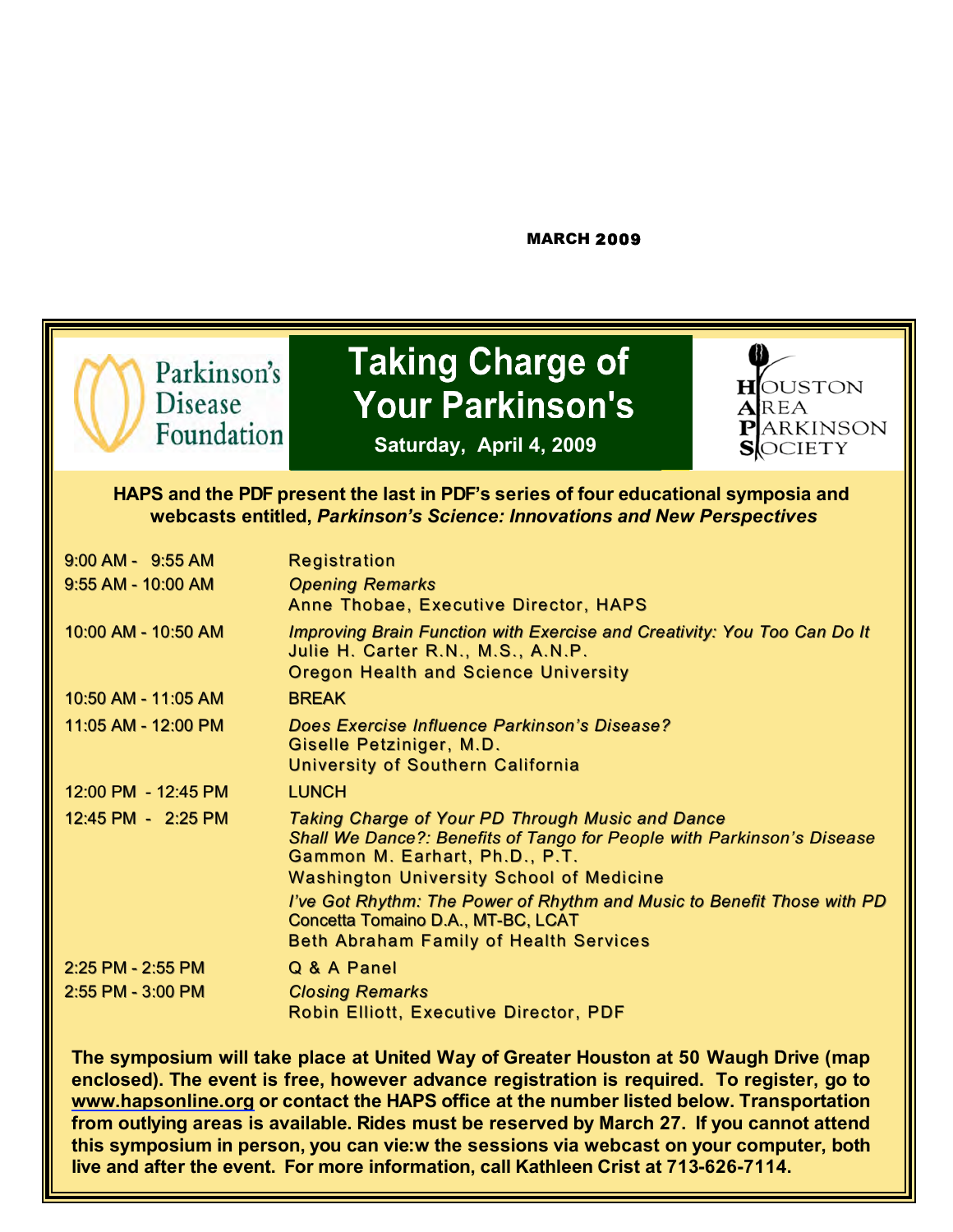#### TO MAINTAIN YOUR BALANCE OR HE SANDWARDS IN THE SANDWARD BALANCE OR BALANCE OR BALANCE OR BALANCE OR BALANCE O HAPS found a pot of gold, **HAPS** found a pot of gold, another and  $\alpha$  inches in  $\alpha$  in front of the other and keep in front of the other and keep in front of the other and keep in front of the other and keep in front of the other and keep in front of the other and keep in **not at the end of a rainbow,** but from those who ran, walked **and or raised funds through the other leg in front.** 2009 Chevron Houston Marathon.

-2-

TAP

Nina and Joe Brown Debbie Coles-Shilcock Kathleen Crist Mary Dominique Michael Fry Celeste Guererro Alfonso Hernandez Debby Hurlbert Vicki Jones Alyssa Karpas Michaela Laughlin Philip Ikomi Lyndley Maddox Nabeel Majid Fred Stephens Joe Sung Anne Thobae



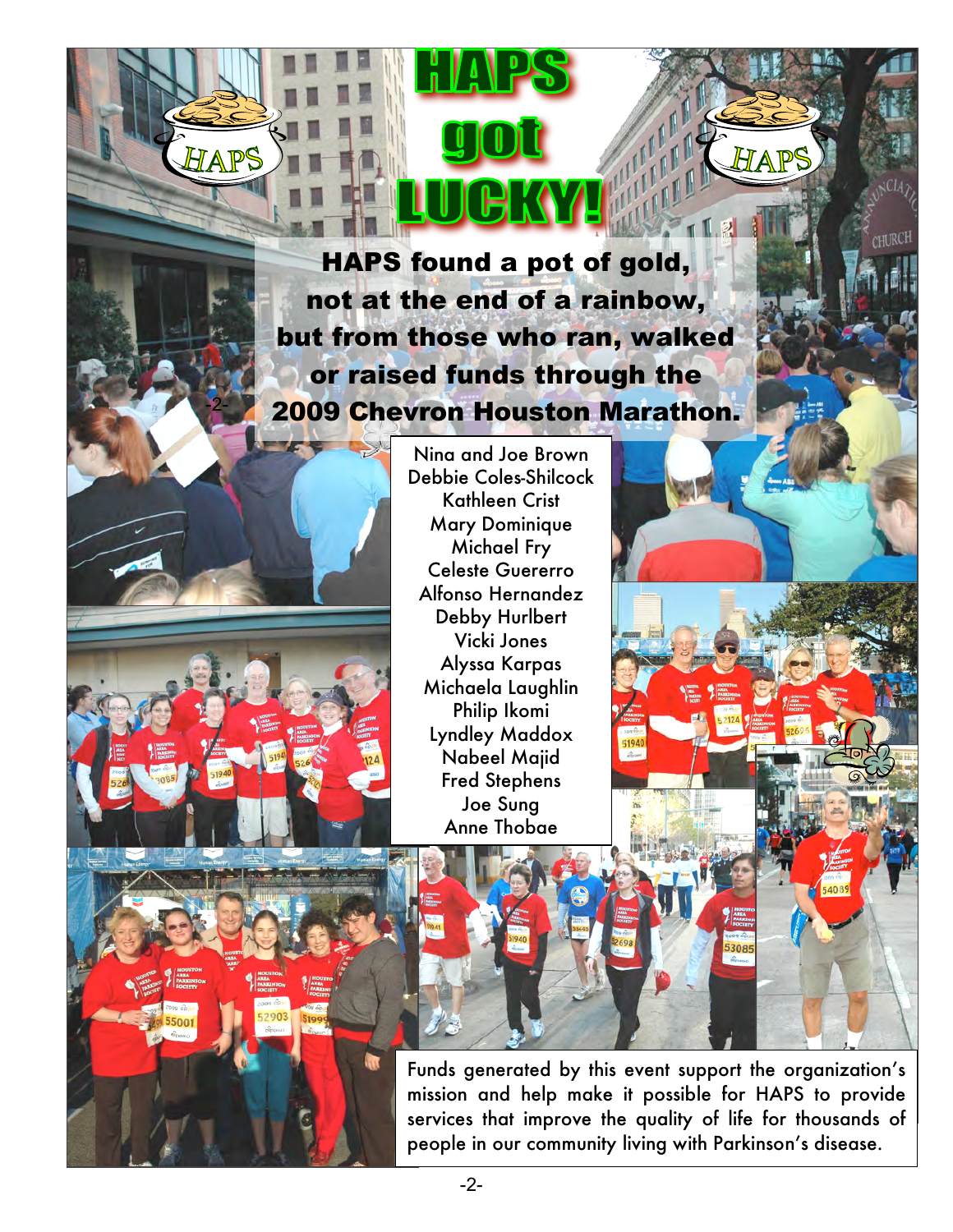## **HAPS THANKS...**

**The following contributions, totaling nearly \$22,000, have been made to HAPS through the 2009 Chevron Houston Marathon — Run for a Reason. Many donors support this annual event by contributing in honor or in memory of someone whose life has been affected by Parkinson's disease. Funds raised by this event contribute to the support of HAPS' ongoing programs and operations.**

Marie & Phil Ablove Chantae Adams Melissa Arguilar Anonymous Jack Area Susie & David Askanase Yahya Badat Timothy Bennett R.J. Bensh David Black Greg & Janet Blackburn Linda Blaesing James & Edith Blattman Suzanne Bloch Judy Bode Camille Bogel Ingrid Bond Diana Brackman Cheryl Bradford Sam Bradshaw Warren & Nancy Brandau Cari & Jack Brandt James Broussard Nina & Joe Brown Gregg, Toby, Ariel & Ryan Brown Tiffani Brown Rick & Sherry Brown Jo Ann Burbridge Cheryl & Ken Burt Mario Bustamente Tim & Valerie Byers P. D. Cannon Addie & Bob Carpenter Yvonne Carraro Honora D. Cartwright Homer Carvajal Greg Catsinas Terry Chapman Mark Christensen Dr. Myrna Cintron Lajla Cline Frank & Sandra Coles John & Laura Coles Fred Collins Ricky Collins Mary-Anne Collins Amy & John Cone Cone Jason Cook Craig Cooper Camille S. Cornish

,,,,,,,,,,,,,,,,,,,,,,,,

Nirayl & Brian Cororve Sherry Coulter Kelly & Debbie Courter Jane Cox Mark & Debbie Cuda Katherine Cummings Ajax & Barb Daugherty Gilda I. Dimayuga Brian Distefano Ladonna & Jay Dmitsak Stacy and Scott Doctor Alana Dodson Rotunda Dotson Gyla Dreiss Leroy Druy Naomi Duke Lillian Eason Scip Eczenwa Berk Egenes Penny Egenes Ron & Paula Emmert Michaleen Ensworth Norbert Escobar Fairfield Industries Otis Fine Stacy Foree RaeAnn Fowler Rhoda & Simon Fredricks Dennis Freed Michael Fry Kara & Patrick Fults David Fusselman Lillian Gaylor Jim Glameyer Dean Goates Elsa Gonzalez Melinda Gordon Piers Gormly Anthony & Adele Gorody Glenn & Sally Goss Arlan Green Carolyn Green Drs. Ellin & Robert Grossman Christine Guimond Ernen Haby Terri Haight M.E. Hall Robert Hamilton Tanya & Tony Harley Nancy & Morris Harper

Troy & Roberta Harrison Stacey Harrison Dave & Ellie Hell Barbara Hemphill Mary & Kohle Herrmann Susan Hewett Gene & Zoe Higgins Joni & Michael Hoffman Mallory Hoffman Brenda Holland Stephanie Hondorp Susan Horner Marilyn Hrach Jennifer Hung Veronica Hunt Deborah Hurlbert Jim Hurlbert Jeff Hurlbert J.G. & D.S. Hurlbert Renata Idrus Philip Ikomi Kathy & Andre Jackson Roxanne Jay Scott & Connie Jaynes Myra Kaplan Ronnie Karkowsky Rene & Ivor Karpas Neville Karpas Steven Karpas Brian Karpas Vivian Kay Odie Keith Dorothy Kelly Denise Kempa William Keyser Kimberly Kidwell Naomi Kilgore Ginger & Kendall Kinchen David Kinnan Anna Kirk Gregory Klinefelter Eric Kugler Scott LaBaume Kim Lanman Shee & Dave Lanman Bob & Karla Launhardt Carolyn Lawlis Mary Lee Linda & Herb Lesser Sylvia & Ray Levin

*Continued on page 6*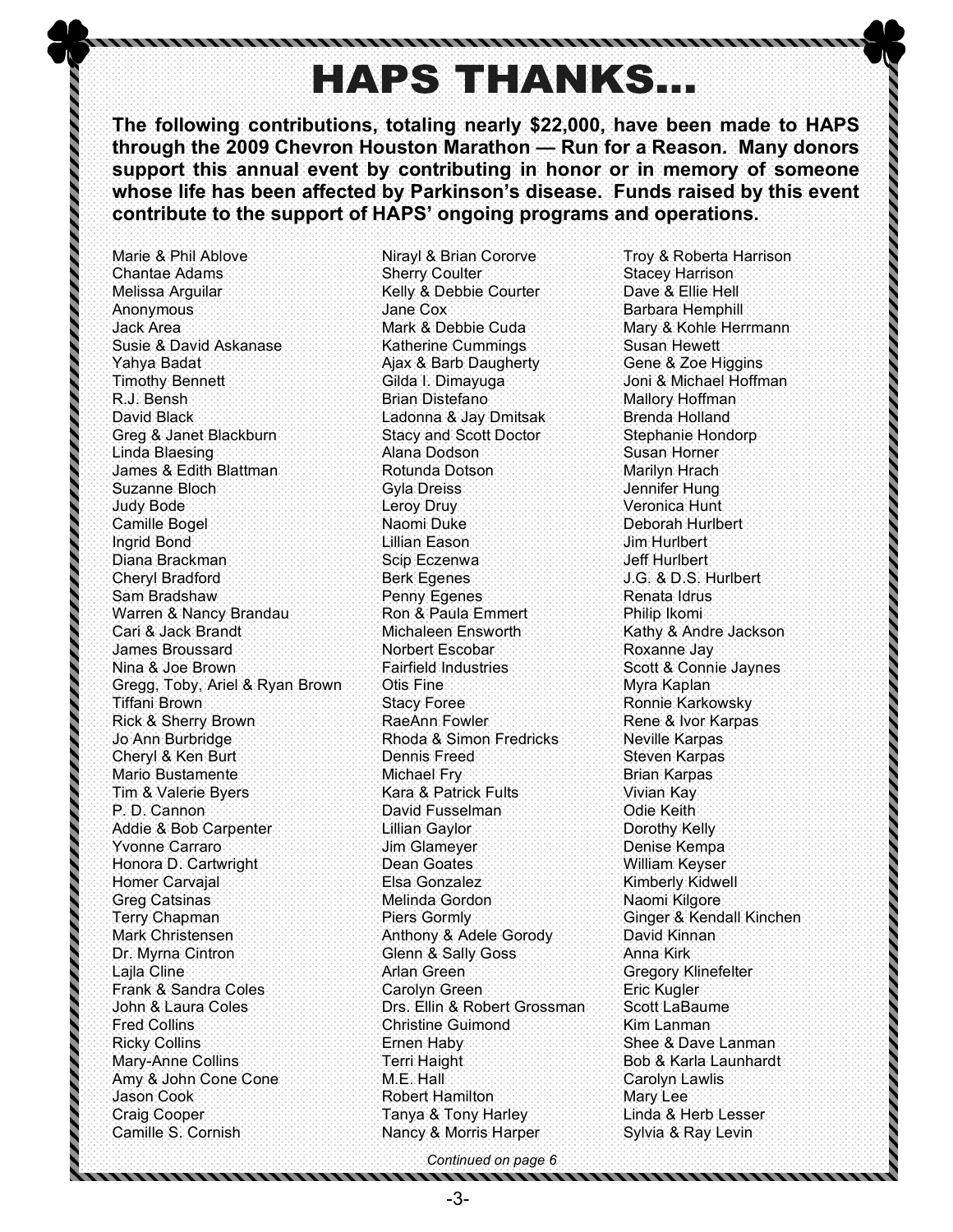**HAPS THANKS.** 

Alene Levy Debra Lewis Sue Ellen Lindahl Greg Linney Elton Lipnik Jeanne Livingston Gene Lockard Keith & Bonnie Lomasney Bill Lowrey Tom Maddox William Mann Forty Marlene Anne Martin Jannet Martin Viviana Martinez Oly Martinez Dianne Maurice Patsy McAlpine Rosemarie McAuliffe Lionel & Rebecca McBee James McCormick Tom & Nancy McCue Sandy & Don McCurdy Michael McFarlane Shari & Kevin McGinnis Steve McIntosh Brooke McKenzie Paul McMillan Caroline Mellen Rosie Meyers Courtney Mitchell Patty Moore Cassie Moore Jim & Fran Moran Ray & Becky Morris Cheryl Moses Joyce M. Motyka Barbara Murphy James Murray John & Kathryn Musgrove Jennifer Nandlal Kurt & Georgia Nelson Saidee New Phi Nguyen Tan Nguyen Robin Nichols Coye Nokes Alicia Nuzzie Margaret O'Donnell Caroline Oliver Don Padilla Oscar Olszewski ,,,,,,,,,,,,,,,,,

Sarah Parks Sharon & Tom Pasquini Rachel Perez Juan V. Perez Tom & Jane Pettit Kate Pogue Barb & Jerry Primm Tom & Jean Prince Sam Proler Joy Pulaski Marcia Pumpelly Ilene & Bart Putterman Mary Rafipour Mohammad Rafipour Serge Rambaud Carlo Raminez Rod & Sandra Ramsey Nicole Rasch Andrew & Lisa Rebori Adriana Renteria Otilia Reyes Jodi Roberts Wendy Robinson Dwayne Robinson John Roche Max Rodgers Stanley Rodman Mike Romeo Yolanda Rosales Mario Rosales Yo, Margarito & Oscar Rosales Maria Rosales Jennifer Rosen Alan & Linda Rosen Gregg Rosenberg Marvin & Sheila Rosenberg David Rosenfeld Nancy Ruby Vicki Russell Hector Salazar Cassandra Sawyers Cathy Schechter Joyce Schechter Mike & Cristy Schmidt Debbie Schmitzberger Priscilla Schube Bob & Pat Schwarz Selectrucks of Houston Thomas Claffy & James Sessel Eileen & Alan Shilcock John & Mary Shilcock Alan & Dawn Shilcock

Andrea Short Frank Silberlicht Bob & Jennie Sime Stephanie & Bubba Simon Lesa Smith Annie & Roger Smith Patricia Sommer Teresa & Jesus Sosa Shirley & Bruce Stein Ted Stephens Lee Stephens Dejuan Sterling Lester & Carol Sternberg Sue Studley-Graves Rusty & Janice Sutphin Jo Swank Stacy & Tammy Swedenburg Joyce Taylor Linda Taylor Marsha Teuton Texan Capital Management, Inc. William Thiele Julie Thobae Nimia L. Tillmann Sara Tiner Dinah Torres Tiffany Tousant Jane Udoewa Lori Van Ryan Sylvia Varnum Carla Vigilante Mary Jean & David Volpe Paul von Burg Lester & Mary Ann Wall Karin Wang Yue Wang Rick & Jan Wannemacher Amy Ware Gayle Warren Tom Warren Stacy Warren Ruth & Jim Weatherall Lisa Westarp Dolores Westerlund Linda Williams Helen & Dallas Wolf Thomas Woltz, Sr. Fongee Wong Phivan Wright Bob Wright Bev Wright Gabriel Zamora



,,,,,,,,,,,,

## **ASK the ADVOCATE**

ANA **HAPS will be adding an advice column to its newsletter called, "Ask the <b>ADA THE Advocate." This column will address ways to be your own best advocate or how to advocate for someone with Parkinson's in situations of daily living. You may email your questions to info@hapsonline.org or mail questions to the HAPS office at 2700 SW Freeway, Suite 296, Houston, TX 77098.**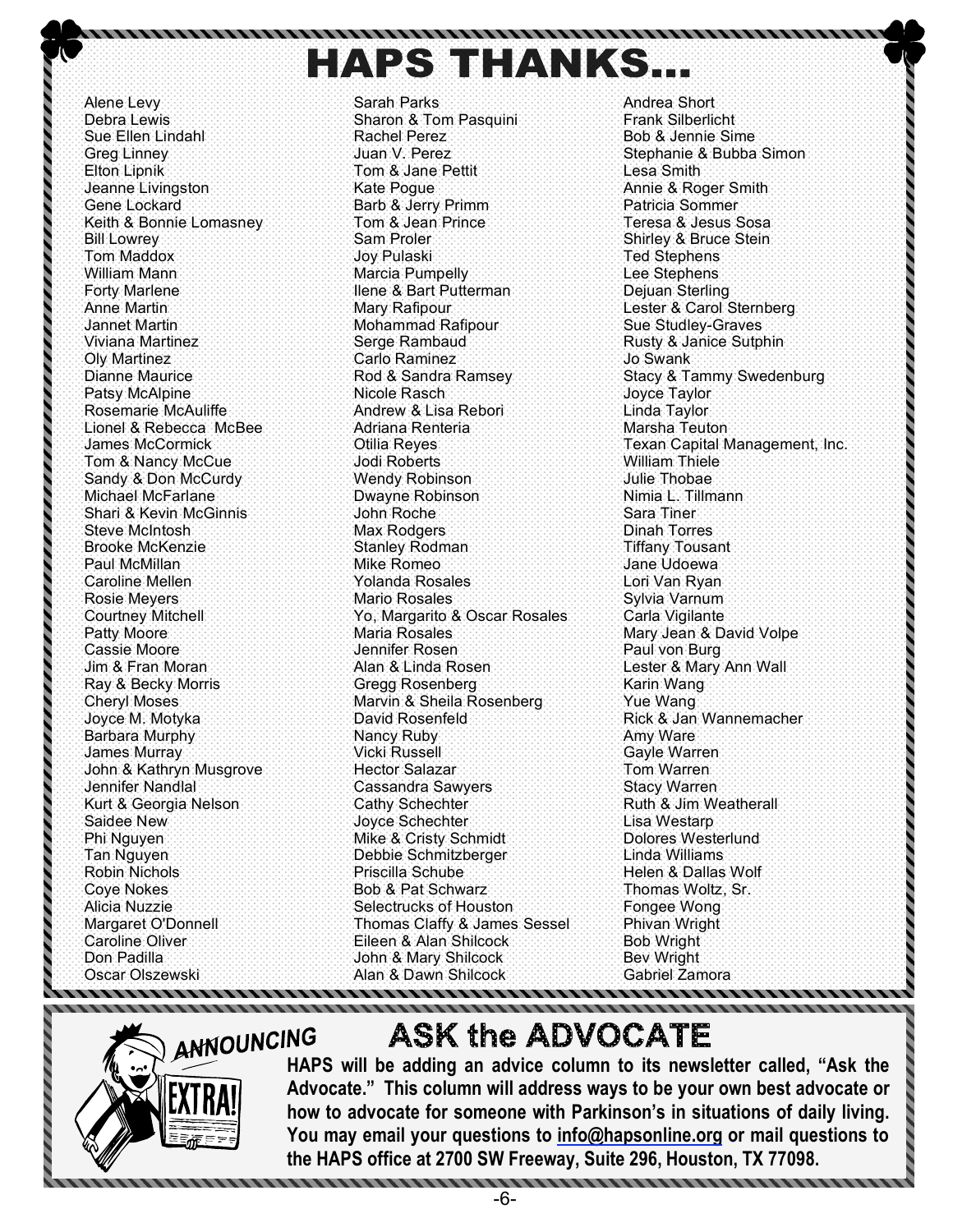## CONTRIBUTIONS

**Your donation is much appreciated. Your thoughtfulness helps HAPS continue to provide much needed services to people with Parkinson's and their families.**

#### **GIFTS**

*Janet Jenkins June Zinkgraf Mr. and Mrs. Thomas Warren*

*Susan and Ellis Freitag Nimia Tillman Stephen Hill*

> *Joe V. Longoria* Anonymous

*Adrian Levy, Jr.*  Frost National Bank of Galveston *Sally Graf Rascoe* Mary Callaway Mr. and Mrs. Andrew Gibson

*Mr. and Mrs. George Pierce III Hugh A. Fitzsimmons*

#### **IN HONOR OF**

*Nina Brown* Drs. Ellin and Robert Grossman *George A. Bourgeois, III*

Mr. and Mrs. George A. Bourgeois, Jr.

#### **IN MEMORY OF**

*Robert Aronson* Laurie and Jeff Bricker

> *Ettore Gianola* Nancy O'Quinn

*Maurice Childers* Betty Childers

*~ All Donations are Tax Deductible~*

*Ida Smith* Mr. and Mrs. Charles Lasseter

*James Earl Williams* Mr. and Mrs. Ernest Wilpitz Mr. and Mrs. Tom McGee

# Help HAPS "Go Green"

your favorite articles or passing it on by email to someone else.<br>`` **From Wall Street to Main Street, everyone is facing difficult financial decisions. HAPS is no different. In order to continue to provide the services we offer in these difficult times, we have decided to "go green" and give you the opportunity to receive your monthly copy of** *HAPS Happenings* **electronically. Not only will you help HAPS save money, but you'll be saving paper and trees. You'll receive your copy before they are mailed, enjoy the newsletter in full color and have the option of printing** 

 **We will continue to mail hard** *copies* **of the newsletters every month to those who would like to receive them, but for HAPS to thrive in the coming years, we would appreciate your help. To receive your copy of** *HAPS Happenings* **by email, send your full name and email address to info@hapsonline.org** .

-7-